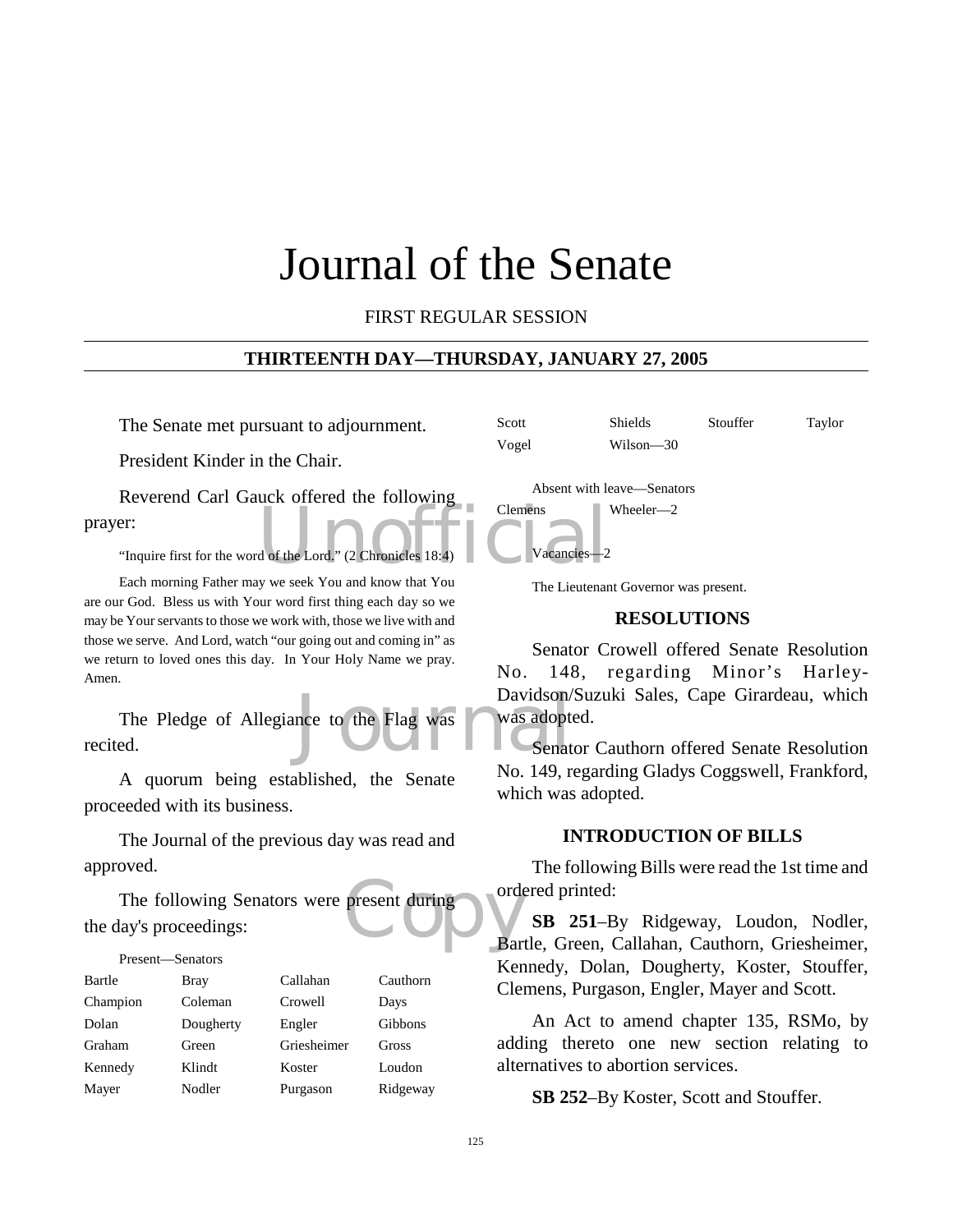An Act to amend chapter 41, RSMo, by adding thereto three new sections relating to the protection of military facilities and personnel.

#### **SB 253**–By Koster.

An Act to repeal section 301.300, RSMo, and to enact in lieu thereof two new sections relating to sales to and by licensed vehicle dealers without contemporaneous assignment of certificate of title.

#### **SB 254**–By Engler.

An Act to amend chapter 577, RSMo, by adding thereto two new sections relating to prescription medication at school, with penalty provisions.

#### **SB 255**–By Dolan.

adding thereto one new section relating to Missouri preceding state printing to the various preceding state printing to the printing passage in order the printing of the various content of the printing of  $\bf{SB}$  256-By Do An Act to amend chapter 42, RSMo, by veterans of the war on terror.

#### **SB 256**–By Dolan.

An Act to repeal section 307.178, RSMo, and to enact in lieu thereof one new section relating to the use of safety belts.

of the Senate to withdraw **SB 249**, which request<br>
was granted.<br> **RESOLUTIONS** Senator Dolan requested unanimous consent was granted.

#### **RESOLUTIONS**

Senator Shields offered the following resolution:

#### SENATE RESOLUTION NO. 150

#### NOTICE OF PROPOSED RULE CHANGE

om the Thirty-<br>
ired by rule of<br>
ollowing rule<br>
resol Notice is hereby given by the Senator from the Thirtyfourth District of the one day notice required by rule of intent to put a motion to adopt the following rule change:

BE IT RESOLVED by the Senate of the Ninety-third General Assembly, First Regular Session, that Senate Rules 4, 6, 7, 14, 19, 21, 26, 27, 45, 52, 64, 65, 66, 67, 68, 69, 70, 71, 72, 73, 74, 75, 76, 77, 78, 79, 80, 81, 82, 83, 84, 85, 86, 87, 88, 89, 90, 91, 92, 93, 94, 95, 96, 97, 98, 99, 100, 101, and 102 of the temporary rules adopted January 5, 2005, be amended to read as follows:

"Rule 4. The president shall, on each day, announce the business in order agreeable to the preceding rule and no business shall be taken up or considered until the class to which it belongs is declared in order, but communications from the governor and reports from the Committee on Rules, Joint Rules, **[**and**]** Resolutions**, and Ethics** may be received at any time.

Rule 6. Upon the written request of the sponsor or floor handler of a bill, the committee on rules, joint rules**, [**and**]** resolutions**, and ethics** may recommend that any such bill on the calendars for perfection or house bills on third reading be called up or considered out of order in which the bill appears on that calendar. A recommendation to consider bills out of order shall require approval by a majority of the committee on rules, joint rules**, [**and**]** resolutions**, and ethics** with the concurrence of two-thirds of the senate members. No floor debate shall be allowed on the motion to adopt the committee report. Except as otherwise provided for in this paragraph, only the regular appropriation bills, including the deficiency and the omnibus bills, bills providing for legislative or congressional redistricting, bills producing more than three million dollars in additional state revenue, bills implementing amendments to the Missouri Constitution which were adopted at the immediately preceding state primary or general election, and bills requiring passage in order that the state receive funds from the federal government for the institution, continuance or expansion of federal-state programs, may be called up or considered out of the order in which the bill appears on the formal calendar of the senate.

All bills reported to the senate floor by the Committee on **[**State Budget Control**] Governmental Accountability and Fiscal Oversight** shall be placed on the appropriate formal calendar in a position, as near as may be, to that position which the bill would have had absent referral to the Committee on **[**State Budget Control**] Governmental Accountability and Fiscal Oversight**.

Rule 7. Upon the call of the senate, or upon taking the yeas and nays on any question, the names of the senators shall be called alphabetically, and a senator within the chamber shall vote when his **or her** name is called. **No senator shall be allowed to cast or change his or her vote after yeas and nays have been announced by the president.** In the event a senator within the chamber refuses to cast his **or her** vote, then at the direction of the president he **or she** shall be removed from the chamber and such action noted in the journal.

Rule 14. The president **pro tem** shall sign all acts, joint resolutions and addresses. All writs, warrants and subpoenas issued by order of the senate shall be under his **or her** hand attested by the secretary.

Rule 19. When a bill or joint resolution passes it shall be certified by the secretary, noting the day of its passage **[**at the foot thereof**]**.

Rule 21. The secretary shall see that all amendments and substitutes are incorporated in any bill amended or substituted for when printed as perfected or truly agreed to, and shall perform such other duties as may be required by the Committee on Rules, Joint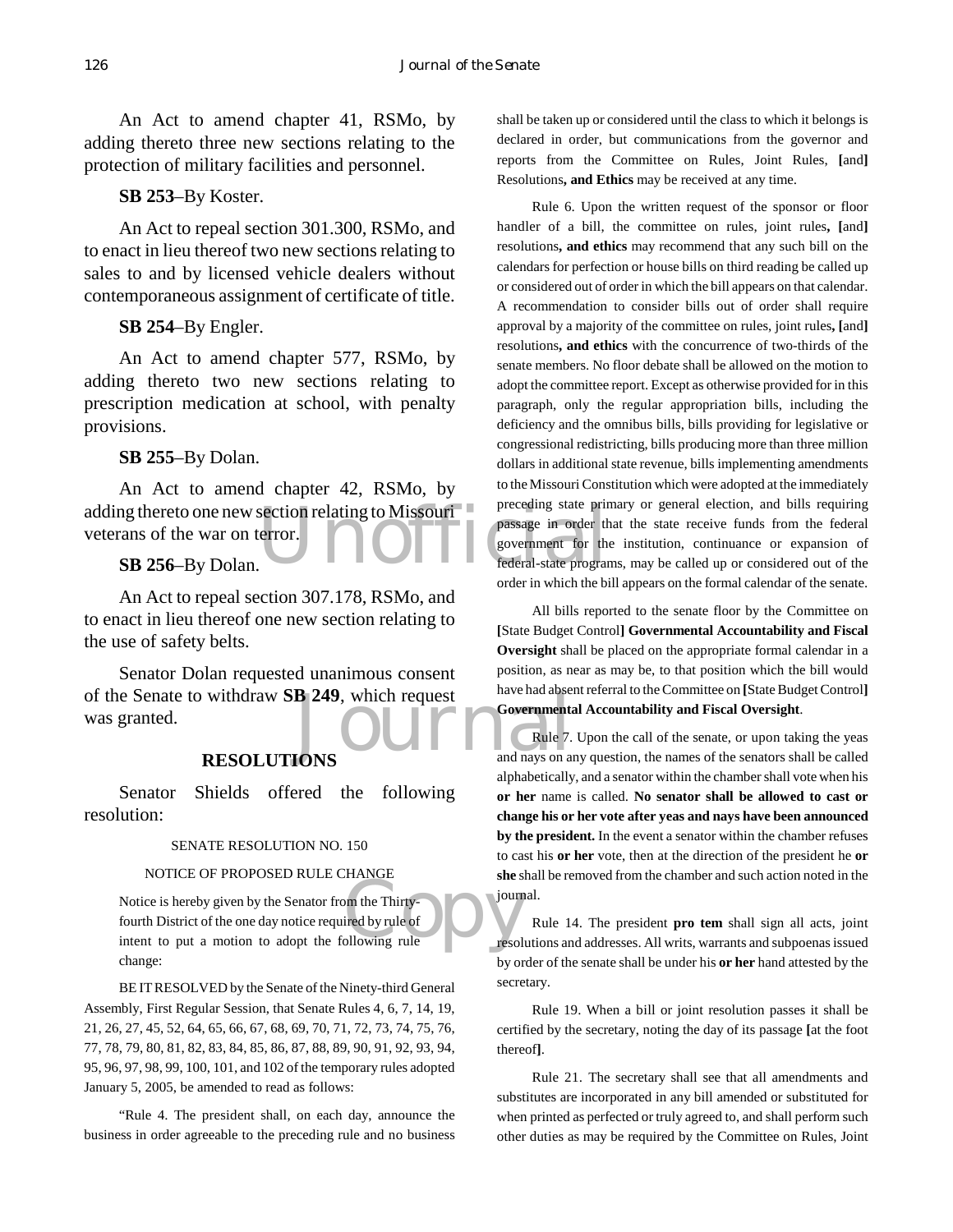Rules**, [**and**]** Resolutions**, and Ethics**.

Rule 26. The membership of all standing committees and of all other committees and commissions, unless otherwise provided by the act or resolution creating them, shall be composed, as nearly as may be, of majority and minority party members in the same proportion as the number of majority and minority party members in the senate bears to the total membership of the senate. **The president pro tem, the majority floor leader, and the minority floor leader shall be ex-officio members of all standing and statutory committees of the senate for the purpose of a quorum and discussion but shall have no vote unless they are duly appointed members of such committee.**

Rule 27. The Committee on Parliamentary Procedure shall be composed of three members**: the president pro tem, the chairman of the Committee on Judiciary and Civil and Criminal Jurisprudence, and the minority floor leader [**appointed by the president pro tem. Not more than two members of the committee shall be of the same political party**]**.

Sponsor of a senate bill shall first give notice of desire to have a bill<br>placed upon the senate consent calendar by filing in writing, with<br>the chairman of the committee to which the bill was referred, a<br>notice of intent sting civil or criminal penalty<br>
enalty. The bill will go to the<br>
being present, it receives a<br>
by all members present at the<br>
recorded in the<br>
recorded in the Solution<br>
Solution the first part of the burnal any<br>
Cournal any<br>
Cournal any<br>
Cournal any<br>
Cournal any<br>
Cournal any<br>
Cournal any Rule 45. There shall be a senate consent calendar. The placed upon the senate consent calendar by filing in writing, with the chairman of the committee to which the bill was referred, a notice of intent one day prior to a committee hearing. The notice of intent shall set forth the nature of the legislation, the fact that it is not a controversial bill, and a request that the senate committee recommend that the bill be placed upon the consent calendar. A bill shall not be considered as consent if it increases net expenditures of the state by more than \$100,000, reduces net revenue of the state by more than \$100,000, increases an existing civil or criminal penalty or if it creates a new civil or criminal penalty. The bill will go to the senate consent calendar if, a quorum being present, it receives a unanimous affirmative vote of do pass by all members present at the senate committee to which the bill was referred, and there is thereafter a motion made and unanimously carried by affirmative vote of all those present that it be placed upon the consent calendar. Any bill approved by committee, for consent, may be reported to the consent calendar at any time the Senate goes to the order of business of committee reports. When a bill is placed upon the consent calendar, third reading shall not commence until the fifth legislative day. During this four-day period, starting with the first day the bill appears on the consent calendar in the Journal any member or the Committee on Rules, Joint Rules**, [**and**]** Resolutions**, and Ethics** may, by filing written objection **with the Secretary of the Senate**, direct that it be returned to the senate committee from which it was reported for action in accordance with the rules of the senate. A bill placed upon the senate consent calendar shall not be subject to amendment, except for committee amendments, and after the committee amendments have been disposed of shall be third read as though it had previously been perfected. If returned to committee, the chairman may report the bill to the senate at the next time that order of business is taken up, without further action of the

committee. No senate bill may be placed on the consent calendar after March fifteenth and no house bill shall be placed on the consent calendar after April fifteenth.

Rule 52. **[**All**] Senate** bills reported to the senate from any committee shall lie on the table one day before being perfected and ordered printed**[**; and bills when reported perfected shall lie over one day before a third reading**]**. **Senate bills reported perfected and house bills reported from committee shall lie over one day before being third read.**

Rule 64. A substitute for the text of a bill is not in order until all pending amendments thereto have been disposed of. A substitute bill for an original bill or for a committee substitute shall take the form of an **[**original bill**] amendment in the first degree** and be subject to **[**floor**] second-degree** amendments, except that it shall not be subject to **[**more than one additional pending substitute which shall be in the first degree and subject to second degree amendments**] amendment by a further floor substitute**. No further amendments or substitutes may be entertained after the senate adopts a substitute bill.

Rule 65. **The withdrawal of a pending motion by its maker or a motion to place a bill on the informal calendar, along with any pending amendments or substitutes, by its sponsor is a privilege that may be exercised at any time, even while another member is addressing the senate or if an amendment or substitute is pending. When the senate returns to the bill, the sponsor of the pending amendment or substitute shall be first recognized by the chair on the pending amendment or substitute.**

**Rule 66.** 1. To effect the passage of a bill on the final reading thereof, the vote shall be taken by yeas and nays, and the names of the senators voting for and against the same shall be entered and recorded in the Journal, and if a majority of the senators elected vote in favor thereof, the bill shall be declared passed. **No senator shall be allowed to cast or change his or her vote after the senate's action on said question is announced by the president.**

Rule **[**66.**] 67.** When a bill is put upon its final passage and, failing to pass, a motion is made to reconsider the vote by which it was defeated, the presiding officer shall briefly state the nature of the bill. Thereupon the vote on the motion to reconsider shall be immediately taken, without interrogation or debate, and the subject finally disposed of without interrogation or debate before the senate proceeds to any other business.

2. Any member may offer an amendment or amendments for the portion of a joint resolution or bill to be submitted to the voters by the General Assembly that contains the proposed official summary statement and fiscal note summary. Such amendment may be further amended as provided by the rules of the Senate.

Rule **[**67.**] 68.** No bill shall become a law until after it has been signed by the presiding officer of the senate, in open session.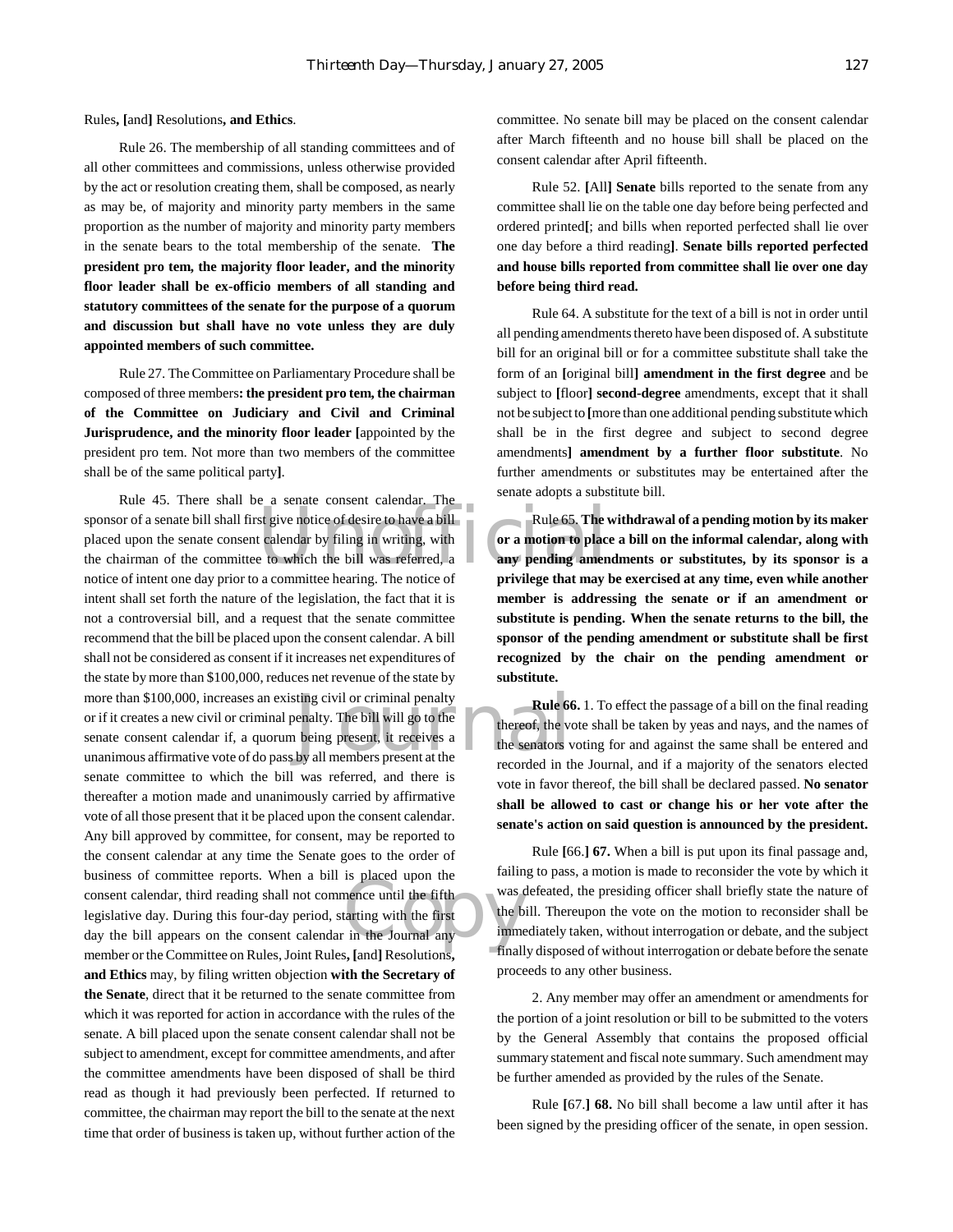been first signed by the presiding officer of the house, it shall<br>
immediately be sent to the house after it has been so read and signed<br>
in the senate, for such action thereon in the house as is prescribed<br>
by the constit Before the presiding officer affixes his **or her** signature to any bill he **or she** shall suspend all other business, declare that the bill will now be read, and that if no objection be made he **or she** will sign it to the end that it may become a law. The bill shall then be read **[**at length**]** and if no objection is made, he **or she** shall, in the presence of the senate, in open session, and before any other business is entertained affix his **or her** signature, which fact shall be noted in the Journal, and the bill immediately sent to the other house. If any senator objects that any substitution, omission or insertion has occurred, so that the bill proposed to be signed is not the same in substance and form as when considered and passed by the senate or house, or that any particular clause of Article III of the Constitution has been violated in its passage, such objection shall be passed upon by the senate, and if sustained, the presiding officer shall withhold his **or her** signature; but if the objection is not sustained, then any five members may embody it over their signature, in a written protest, under oath, against the signing of the bill. The protest, when offered in the senate, shall be noted upon the Journal, and the original shall be annexed to the bill, to be considered by the governor in connection therewith; and if the bill is one that has not immediately be sent to the house after it has been so read and signed in the senate, for such action thereon in the house as is prescribed by the constitution. (Constitution, Art. III, Sec. 30.)

about the Journal. Every bill<br>
Every bill<br>
this **or her** sea announced, v<br>
physical of the governor shall<br>
in of some provision of the always to the Rule **[**68.**] 69.** When any bill passed by both houses has been signed as provided for in the preceding rule, it is the duty of the secretary of the senate, if the bill originated in the senate, to present it in person, on the same day on which it was signed, as aforesaid, to the governor, take his **or her** receipt therefor and enter the fact of such delivery and the time thereof upon the Journal. Every bill presented to the governor and returned within fifteen days to the house in which it originated, with the approval of the governor shall become a law unless it is in violation of some provision of the constitution.

Rule **[**69.**] 70.** Bills vetoed by the governor and returned to the senate by the governor or by the house shall stand as reconsidered and such action shall be taken thereon as prescribed by the constitution and by the Joint Rules of the Senate and House of Representatives. (Constitution, Art. III, Sec. 32.)

Representatives. (Constitution, Art. III, Sec. 32.)<br>
Rule [70.] 71. All resolutions proposing amendments to the the introduction shall be treated, in all respects, in the introduction and Rule **[**70.**] 71.** All resolutions proposing amendments to the form of proceedings on them in the senate, in the same manner as bills. All other orders and resolutions (except courtesy resolutions) shall be referred to a committee unless the senate otherwise expressly allows by a majority vote of senators elected. Courtesy resolutions will be read only upon request of the senator offering the resolution. Courtesy resolutions shall be printed in the Journal only upon the request of the senator offering the resolution. A senator who wishes to offer a courtesy resolution which is not to be read or printed may file the resolution with the secretary of senate who will

show the resolution in the Journal as having been adopted by the senate.

Rule **[**71.**] 72.** A motion to adjourn and a motion to fix the day to which the senate shall adjourn is in order, unless a senator is speaking, or the yeas and nays are being taken, or a call is being made, and shall be decided without debate; and no senator shall leave his **or her** seat until the result is declared.

Rule **[**72.**] 73.** When a question is under debate, no motion shall be received but to adjourn, to lay on the table, for the previous question, to postpone to a day certain, to commit or amend, to postpone indefinitely, which several motions shall have precedence in the order in which they are arranged. Pending the motion to lay on the table, the merits of the question shall not be discussed, and no motion to postpone to a certain day, to commit or postpone indefinitely, being decided, shall again be allowed on the same day, at the same stage of the bill or proposition.

Rule **[**73.**] 74.** When a question is postponed indefinitely it shall not be acted on during the session.

Rule **[**74.**] 75.** When a question is laid on the table, it may not thereafter be considered except by vote of two-thirds of the senators elected, except that all measures, other than bills which stand as reconsidered having been returned by the governor with his **or her** objections, not finally acted upon on adjournment of the senate in odd-numbered years shall lie on the table and the subject matter of such measures may be taken from the table only by reintroduction of a measure at a subsequent session of the senate.

Rule **[**75.**] 76.** When a senator is about to speak, he **or she** should rise respectfully and address himself to the chair, standing at his **or her** seat, and wait until his **or her** name or designation is announced, when he **or she** shall proceed, addressing himself always to the chair. **In order to maintain the recognition of the chair, the senator must be engaged in debate or in discourse. When a senator is engaged in debate or discussion and seeks to have the senate stand at ease, the senator must seek unanimous consent of the body.**

Rule **[**76.**] 77. 1.** If two or more senators rise at once, the chair shall name the senator who is to speak first, the other rising having the preference next to speak. **However, nothing in this rule shall be interpreted to prevent any senator not chosen to speak first from immediately making any motion that is in order under the rules.**

**2. No member shall interrupt another senator who has the floor or otherwise interrupt the business of the senate, except for the purpose of making a point of order, calling the member having the floor to order, moving the previous question, making an inquiry of the chair, or requesting that the senator having the floor yield. Though another member has the floor, any member shall be recognized by the presiding officer for the purpose of making a point of order, calling the member having**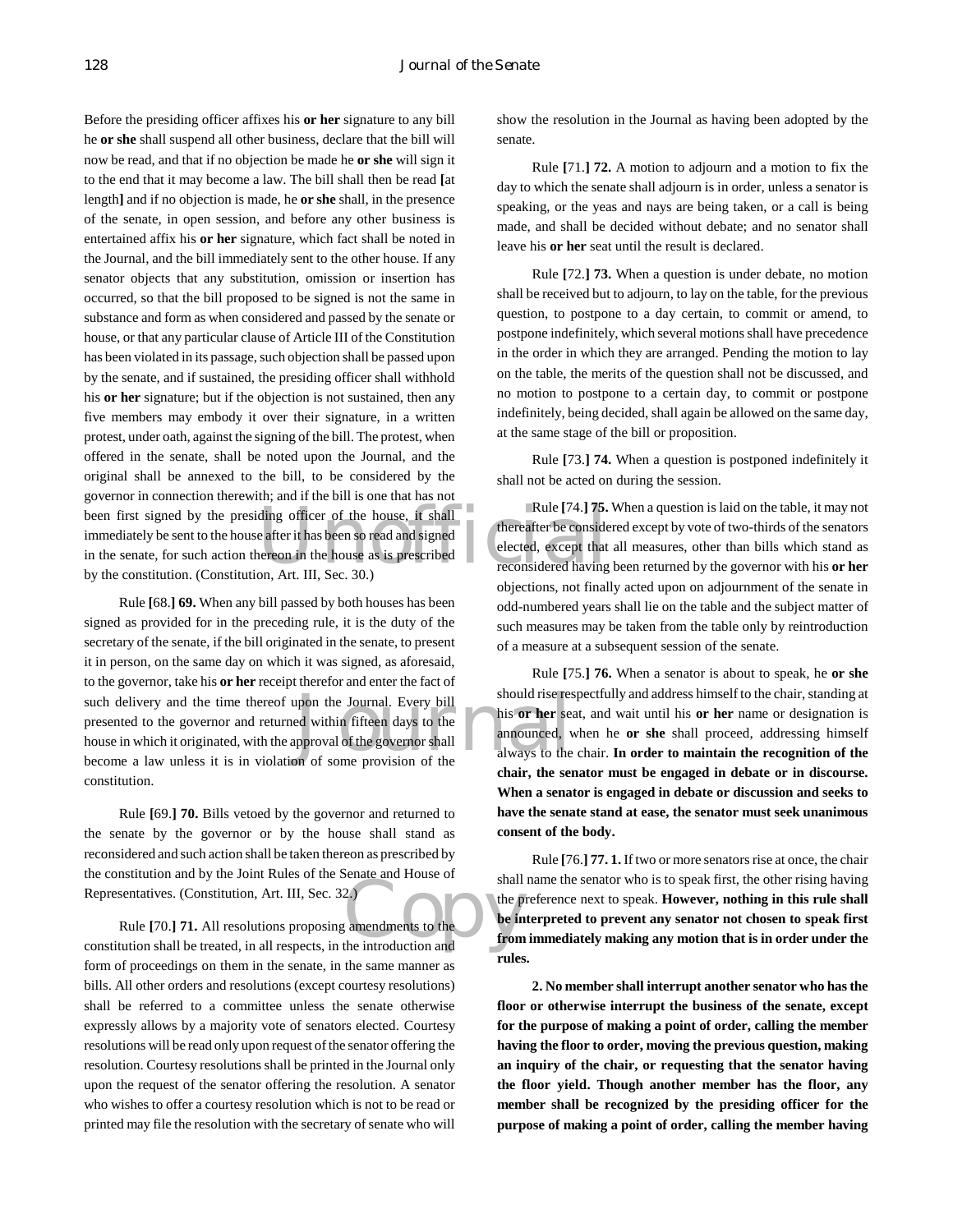**the floor to order, moving the previous question, making an inquiry of the chair, or requesting that the senator having the floor yield.**

Rule **[**77.**] 78.** The chair shall preserve decorum, and if any senator transgresses the rules of the senate, the chair shall, or any senator may, call him to order, in which case the senator called to order shall immediately sit down, unless permitted to explain; and the senate, if appealed to, shall decide on the case. If there is no appeal, the decision of the chair shall prevail. If the decision of the chair is in favor of the senator called to order, he **or she** shall be at liberty to proceed.

Rule **[**78.**] 79.** If a senator is called to order for words spoken in debate, the senator calling him to order shall repeat the words excepted to, and they shall be taken down in writing on the secretary's table, and no senator shall be held to answer, or be subject to the censure of the senate for words spoken in debate, if any other senator has spoken or business has intervened after the words spoken and before exception to them has been taken.

Figure 1. Second the senate, unless he or she is the<br>of the matter pending, in which case<br>speak or reply, but not until every<br>speak or reply, but not until every Rule **[**79.**] 80.** No senator shall speak more than once on the same question without leave of the senate, unless he **or she** is the mover, proposer or introducer of the matter pending, in which case he **or she** shall be permitted to speak or reply, but not until every senator choosing to speak has spoken. After a senator has been recognized to close, no other senator is permitted to speak on the pending matter, except that in the case of a proposed amendment to a bill or resolution, the proponent of the amendment and the author of the bill or resolution to be amended may be interrogated, but, in the case of a bill or resolution, only the author of the bill or resolution may be interrogated.

any time before<br>and debate of the senate, the<br>ddressed by their individual<br>shall be first s Rule **[**80.**] 81.** In proceedings and debate of the senate, the senators shall not be spoken of or addressed by their individual names.

a division of the question, but a rejection of the motion to strike out<br>
and insert a different proposition shall not prevent a subsequent<br>
motion simply to strike out prevent a subsequent motion to strike out and<br>
simply Rule **[**81.**] 82.** If the question in debate contains several points, any senator may have it divided if it comprehends propositions in substance so distinct that by one being taken away a substantive proposition remains for the decision of the senate. On motion to strike out and insert, it shall not be in order to move for and insert a different proposition shall not prevent a subsequent motion simply to strike out, nor shall the rejection of a motion simply to strike out prevent a subsequent motion to strike out and insert.

Rule **[**82.**] 83.** On the discussion of any business which may, in the opinion of a senator require secrecy, the president shall order the gallery to be cleared, and during the discussion the doors shall remain closed unless otherwise directed by the senate. When nominations are made in writing by the governor of the state to the senate for confirmation, the confirmation shall, without debate, be sent to the senate for confirmation, the confirmation shall, without debate, be referred to the appropriate committee for investigation, and their report shall be made to the senate as soon as practicable.

Rule **[**83.**] 84.** The previous question shall be in this form: "Shall the main question be now put?". It shall only be admitted on written demand of five senators, and sustained by a vote of a majority of the senators elected, and in effect shall be put without debate, and bring the senate to direct vote upon a motion to commit, if such motion shall have been made; and if this motion does not prevail, then upon amendments, and then upon the main question. On demand for the previous question, a call of the senate shall be in order, but after a majority of the senators elected have sustained such a motion, no call shall be in order prior to the decision on the main question.

Rule **[**84.**] 85.** On motion of the previous question, no debate shall be allowed and all incidental questions of order arising after the motion is made for the previous question, and pending such motion, shall be decided on appeal or otherwise without debate; if, on a vote for the previous question, the motion is not sustained by a majority of the senators elected, then the further consideration of the subject matter shall be in order.

Rule **[**85.**] 86.** Every motion, except motion to recess or adjourn, shall be reduced to writing if two or more senators request it.

Rule **[**86.**] 87.** When a motion is made it shall be stated by the chair, or being in writing, it shall be handed to and read aloud by the secretary before debate.

Rule **[**87.**] 88.** After a motion is stated by the chair, it is deemed to be in possession of the senate, but may be withdrawn at any time before a decision or amendment, but afterwards only with the consent of the senate.

Rule **[**88.**] 89.** All questions, whether in committee or senate, shall be first stated in the order in which they are moved, but voted upon in reverse order, except privileged questions, which shall be propounded as stated in Rule 73; and in filling up blanks, the largest sum and longest time shall be put first.

Rule **[**89.**] 90.** The yeas and nays shall not be ordered on any question after a vote has been taken thereon and declared by the chair.

Rule **[**90.**] 91.** Every senator who is within the bar of the senate when a question is put shall assume his **or her** seat, and shall vote when his **or her** name is called unless the senate, for special reasons, excuses him. All motions to excuse a senator from voting shall be made before the senate divides, or before the call for yeas and nays is commenced. In taking the yeas and nays, each senator shall declare distinctly his **or her** vote yea or nay. In the event a senator within the chamber refuses to cast his **or her** vote, then, at the direction of the president, he **or she** shall be removed from the chamber and such action noted in the Journal.

Rule **[**91.**] 92.** When a question has once been decided by a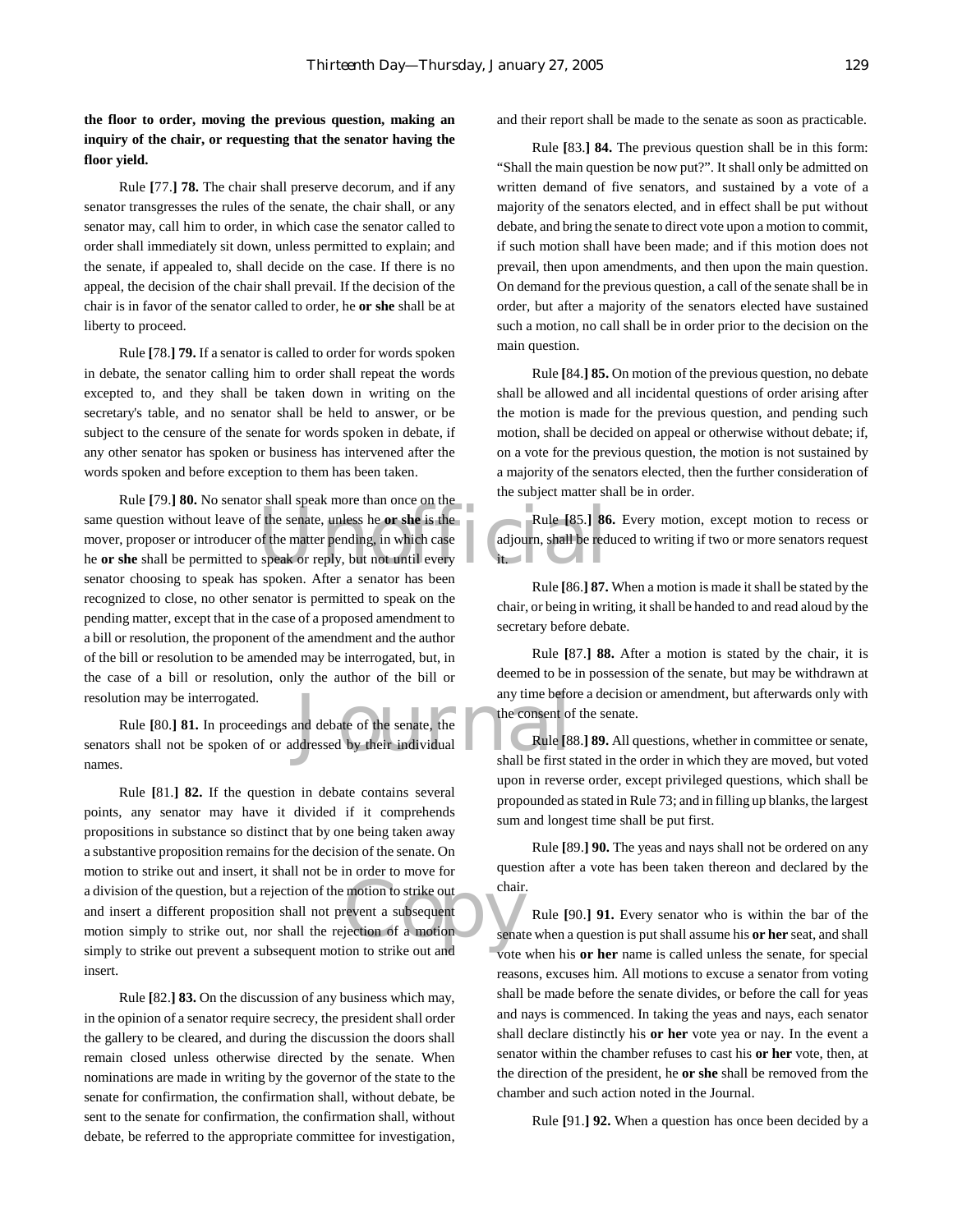vote of the senate, any senator voting on that side which prevails may move for a reconsideration of the vote at any time within three legislative days, excluding legislative days wherein the roll is not called, after the day on which the vote was had, except votes ordering bills printed as perfected, which may be reconsidered at any time before third reading of such bills. When a motion is made to reconsider the vote by which a bill failed of perfection, the presiding officer shall briefly state the nature of the bill and, thereupon, the vote on the motion to reconsider shall be immediately taken without interrogation or debate. All motions to reconsider shall be decided by a majority vote of the senators elected. Only one motion to reconsider shall be allowed on any question.

Rule **[**92.**] 93.** Any senator voting in the minority on any subject, and protesting against the vote of the senate, may have his **or her** protest entered on the Journal, if the tenor and language of the protest would have been admissible in the discussion of the subject.

representatives, former members of the senate, the governor, the senate, and then only<br>secretary of state, the state auditor, the state treasurer, judges of the suppreme court, courts of appeals or circuit courts, attorney If to senators during the hours<br>oor session. Any use of the senate at any<br>ion must be approved by the during the order of the senate of the during the order of the senate of the senate of the senate of the senate of the se Rule **[**93.**] 94.** No person except members of the house of secretary of state, the state auditor, the state treasurer, judges of the supreme court, courts of appeals or circuit courts, attorney general and the congress, shall be admitted within the senate chamber during the sitting of the senate, unless invited by the senate; except that the seats at the north and south ends of the senate chamber may be reserved for spouses and families of members of the senate, and other persons may be admitted to the senate chamber on special request of any senator when the senate is in session. Access to the third floor rear gallery shall be limited to senators during the hours in which the senate is engaged in floor session. Any use of the gallery when the senate is not in session must be approved by the Chairman of the Committee on Administration.

sponsibility of the member to advise the secretary of the<br>
of his or her attendance at such committee meeting.<br>
Rule [95.] **96.** 1. [Notetaking and writing in the Senate Rule **[**94.**] 95.** No senator shall absent himself from the session of the senate unless he **or she** has leave or is sick or unable to attend. A member who is absent from the chamber for attendance at a standing committee meeting, or a conference committee meeting shall be shown as absent with leave (committee). It shall be the responsibility of the member to advise the secretary of the senate of his or her attendance at such committee meeting.

Gallery is permissible, but no person shall enter the Senate Gallery with any typewriter or recording device.**]** Laptop computers may be used **[**by the press at the press table**]** in the Senate Chamber **as long as their use does not violate Rule 77 or is otherwise disruptive to the business of the Senate**. No person shall take any photograph in the Senate Gallery. Persons with cameras, flash cameras, lights, or other paraphernalia may be allowed to use such devices at committee meetings with the permission of the Chairman as long as they **[**don't**] do not** prove disruptive to the decorum of the committee. Smoking is not permissible in the Senate Chamber or

Gallery, committee rooms, lounge, the hallways, restrooms or elevators.

2. For the purpose of compliance with the Americans with Disabilities Act, the President Pro Tem may designate a portion of the Senate Chamber as handicap accessible and such areas shall not be considered a part of the floor of the Senate for the purposes of section 21.420, RSMo. Persons using such area shall not lobby members of the Senate while going to and from or while using the designated area.

Rule **[**96.**] 97.** In cases not provided for in these rules, the senate shall be governed by the rules laid down in the practice and procedures adopted by the Senate of the United States and Jefferson's Manual, including the U.S. Senate practice that a substitute amendment to a first degree amendment is subject to a second degree perfecting amendment.

Rule **[**97.**] 98.** No standing rule or order of the senate shall be rescinded or changed without one day's notice being given of the motion thereof, which notice shall be printed in the journal of the senate, and then only by a vote of at least a majority of the senators elected; except that any rule, including this rule, may be suspended for a special purpose, stated in the motion to suspend, by a vote of a two-thirds majority of the members elected to the senate, and such rule shall remain suspended only until the senate proceeds to the consideration of business other than that for which the rule was suspended. Upon one day's notice of the proposed rule change having been given, the senate resolution adopting such rule change shall not be assigned to a committee without consent of the sponsoring senator and shall be in order to be considered by the senate at any day or time thereafter upon motion of the sponsor during the order of business of Resolutions.

Rule **[**98.**] 99.** No senator shall be permitted to interrupt a roll call and no senator shall be allowed to change his **or her** vote after a verification is requested by any senator, or after the final vote is announced. When verification is requested, any senator within the chamber who has not voted shall vote prior to the verification of the roll.

Rule **[**99.**] 100.** A roll call vote of the senate shall be taken upon any question at the request of five senators.

Rule **[**100.**] 101.** All senate committees shall meet on call of the chairman and the regular meetings of the committees shall be held at the times and places designated by the Committee on Administration.

Rule **[**101.**] 102.** Public introduction of guests shall not be allowed in the Senate Chamber during the last ten calendar days of the session. At other times, the introduction of guests shall be the order of business at the beginning of each daily meeting of the Senate and immediately prior to daily adjournment.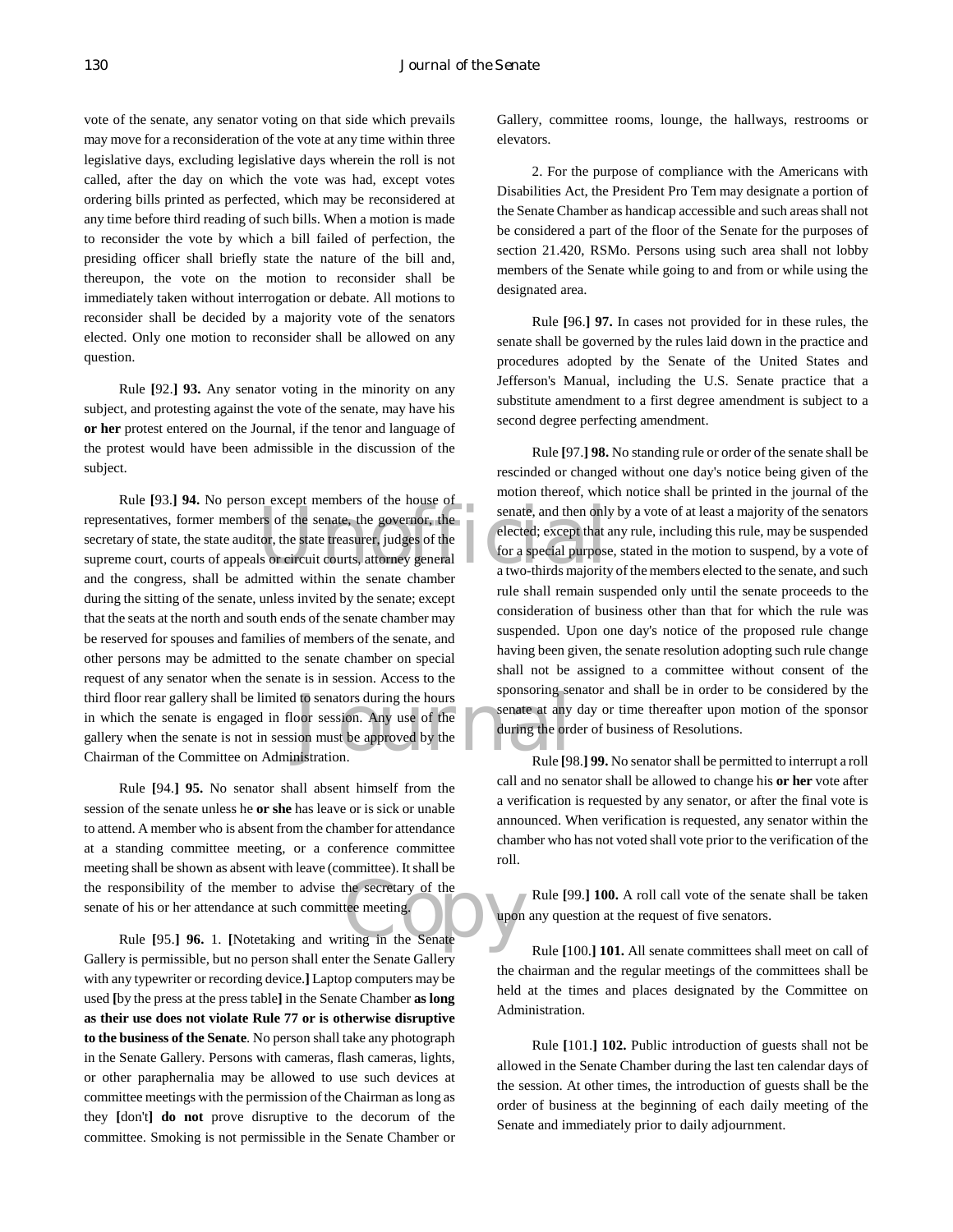**[**Rule 102. A member of the Senate may accept meals, food, beverage or other gifts from a legislative lobbyist or the lobbyist's principal as defined in section 105.470. (4) (a), RSMo, if any single item accepted has a value of less than fifty dollars, and all items accepted by any member in any calendar year from a lobbyist or lobbyist principal, as defined in section 105.4703. (4) (a), do not exceed a value of one hundred dollars in the aggregate.

This rule shall not apply to:

(1) The participation of members in activities authorized in Section 105.473.3 (2) (c), RSMo, or in caucuses approved by the Senate Ethics Committee, regardless of the aggregate value;

(2) The participation in seminars or meetings of national or regional associations when such participation and activities have been requested in writing and approved in advance by the Committee on Administration or participation in seminars or meetings of a state association or receipt of educational materials from a state association;

to be used for charitable purposes, as defined by law, and which are<br>
not consumed or used for the personal benefit of the member, or –<br>
(4) A member is within the second degree of consanguinity<br>
or Governors.<br>
or affinity (3) The acceptance of meals, food or beverage or other gifts not consumed or used for the personal benefit of the member; or

(4) A member is within the second degree of consanguinity or affinity of the lobbyist with regard to any gift provided to the member by such lobbyist.

The provisions of this rule may be satisfied by reimbursing said lobbyist or lobbyist principal within thirty days of obtaining actual knowledge that reimbursement is necessary to meet the requirements of this rule.**]**"; and

Senate of the Ninety<br>
reports be<br>
reports be<br>
resolvice and<br>
reappoint reappoint BE IT FURTHER RESOLVED by the Senate of the Ninetythird General Assembly, First Regular Session, that the temporary rules adopted January 5, 2005, as amended on January 6, 2005, and as amended by this resolution hereby be adopted as the permanent rules of the Missouri Senate for the Ninety-third General Assembly.

referent Committee on Rules, Joint Rules, Resolutions<br>
REPORTS OF STANDING COMMITTEES At the request of Senator Shields, President Pro Tem Gibbons referred the above resolution to the Committee on Rules, Joint Rules, Resolutions and Ethics.

Senator Gibbons, Chairman of the Committee on Gubernatorial Appointments, submitted the following reports:

Mr. President: Your Committee on Gubernatorial Appointments, to which were referred the following appointments and reappointments, begs leave to report that it has considered the same and recommends that the Senate do give its advice and consent to the following:

Gregory A. Steinhoff, as the Director of the Missouri Department of Economic Development;

Also,

King E. Sidwell, as the Adjutant General of the Missouri National Guard;

Also,

Rolfe C. McCoy, to the Missouri Dental Board;

Also,

William F. Ringer, as the Public Representative of the Labor and Industrial Relations Commission;

Also,

Charles C. McGinty, as a member of the Missouri Southern State University-Joplin Board of Governors.

Senator Gibbons requested unanimous consent of the Senate to vote on the above reports in one motion. There being no objection, the request was granted.

Senator Gibbons moved that the committee reports be adopted, and the Senate do give its advice and consent to the above appointments and reappointments, which motion prevailed.

Mr. President: Your Committee on Gubernatorial Appointments, to which was referred the appointment of Gregory Upchurch, as a member of the Coordinating Board for Higher Education, begs leave to report that it has considered the same and recommends that the Senate do give its advice and consent to said appointment.

Senator Gibbons moved that the committee report be adopted and the Senate do give its advice and consent to the above appointment, which motion prevailed.

#### **INTRODUCTION OF BILLS**

The following Bills were read the 1st time and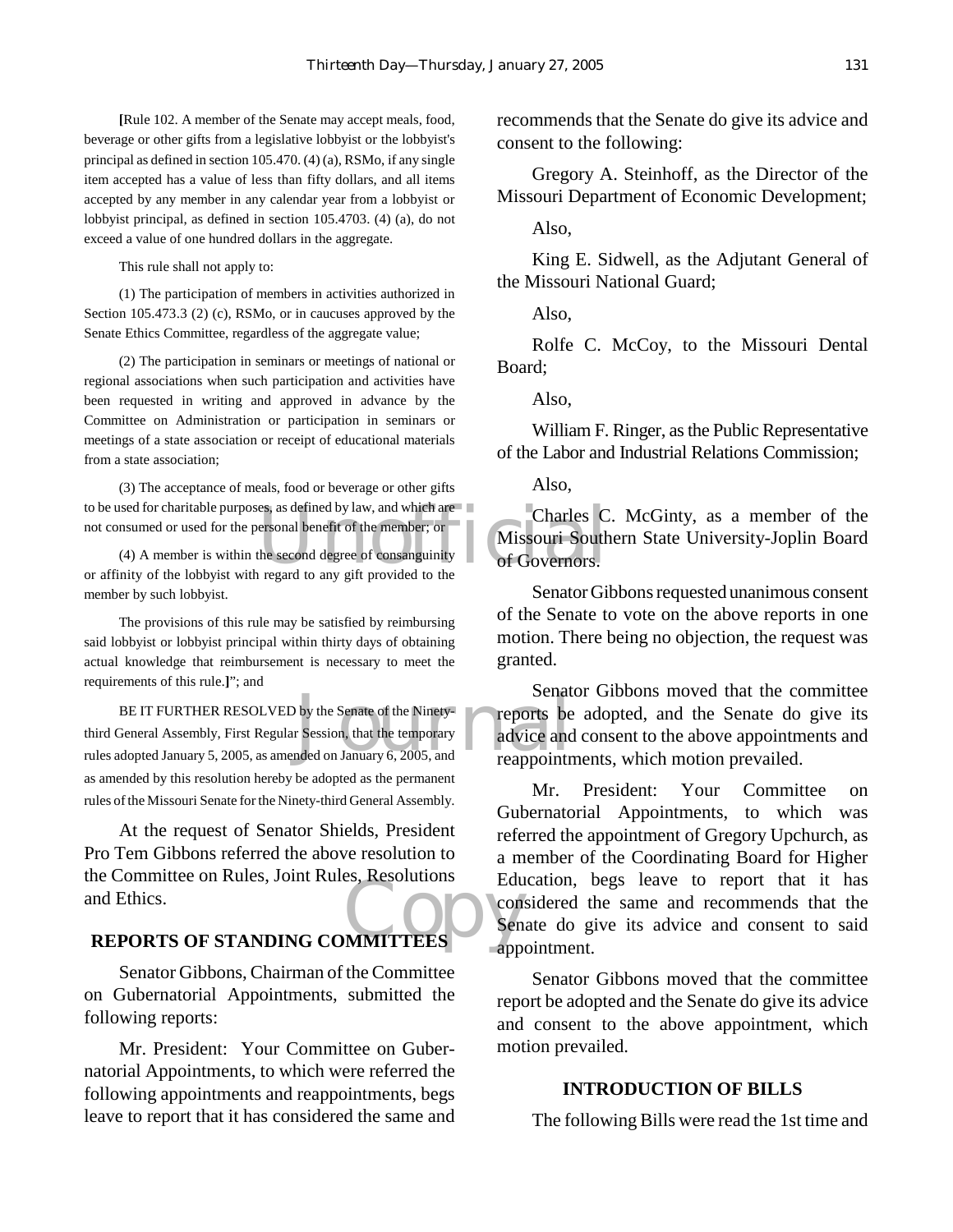ordered printed:

**SB 257**–By Koster.

An Act to repeal section 115.019, RSMo, and to enact in lieu thereof one new section relating to the board of election commissioners.

**SB 258**–By Koster.

An Act to repeal section 205.010, RSMo, and to enact in lieu thereof one new section relating to county health centers.

**SB 259**–By Koster.

An Act to repeal section 64.215, RSMo, and to enact in lieu thereof one new section relating to county planning boards.

**SB 260**–By Koster.

ection 50.530, RSMo, and<br>one new section relating to<br> $\prod$ An Act to repeal section 50.530, RSMo, and to enact in lieu thereof one new section relating to county officials.

**SB 261**–By Loudon.

An Act to repeal section 379.943, RSMo, and to enact in lieu thereof one new section relating to health insurance, with an expiration date.

#### **MESSAGES FROM THE GOVERNOR**

**HE GOVERNOR** City, Cole Co Server Cole Contract City, Cole Co Server Cole Contract City, Cole Co Server Cole Contract City, Cole Co Server Cole Contract City, Cole Co Server Cole Contract City, Cole Co Server Cole Contrac The following messages were received from the Governor, reading of which was waived:

> OFFICE OF THE GOVERNOR State of Missouri Jefferson City 65101

January 27, 2005

L ASSEMBLY OF TO THE SENATE OF THE 93rd GENERAL ASSEMBLY OF THE STATE OF MISSOURI:

I have the honor to transmit to you herewith for your advice and consent the following appointment:

David Charles Campbell, M.D., M.Ed., 3857 Utah Place, Saint Louis City, Missouri 63116, as a member of the Drug Utilization Review Board, for a term ending October 15, 2008, and until his successor is duly appointed and qualified; vice, David Charles Campbell, withdrawn.

> Respectfully submitted, MATT BLUNT Governor

Also,

#### OFFICE OF THE GOVERNOR

State of Missouri Jefferson City

65101

January 27, 2005

TO THE SENATE OF THE 93rd GENERAL ASSEMBLY OF THE STATE OF MISSOURI:

I have the honor to transmit to you herewith for your advice and consent the following appointment:

Michael L. Craighead, M.D., Republican, 1100 Highland Ridge, Jefferson City, Cole County, Missouri 65109, as a member of the State Board of Registration for the Healing Arts, for a term ending September 2, 2006, and until his successor is duly appointed and qualified; vice, Michael L. Craighead, withdrawn.

Respectfully submitted, MATT BLUNT Governor

Also,

OFFICE OF THE GOVERNOR

State of Missouri Jefferson City 65101

January 27, 2005

TO THE SENATE OF THE 93rd GENERAL ASSEMBLY OF THE STATE OF MISSOURI:

I have the honor to transmit to you herewith for your advice and consent the following appointment:

Richard H. Dahl, Republican, 209 Amador Avenue, Jefferson City, Cole County, Missouri 65109, as a member of the Missouri Investment Trust, for a term ending February 24, 2008, and until his successor is duly appointed and qualified; vice, Richard H. Dahl, withdrawn.

> Respectfully submitted, MATT BLUNT Governor

Also,

OFFICE OF THE GOVERNOR State of Missouri Jefferson City 65101

January 27, 2005

TO THE SENATE OF THE 93rd GENERAL ASSEMBLY OF THE STATE OF MISSOURI:

I have the honor to transmit to you herewith for your advice and consent the following appointment:

Gene H. Dexter, Ph.D., 620 Northwest Cortland Drive, Blue Springs, Jackson County, Missouri 64015, as a public member of the Committee for Professional Counselors, for a term ending August 28, 2008, and until his successor is duly appointed and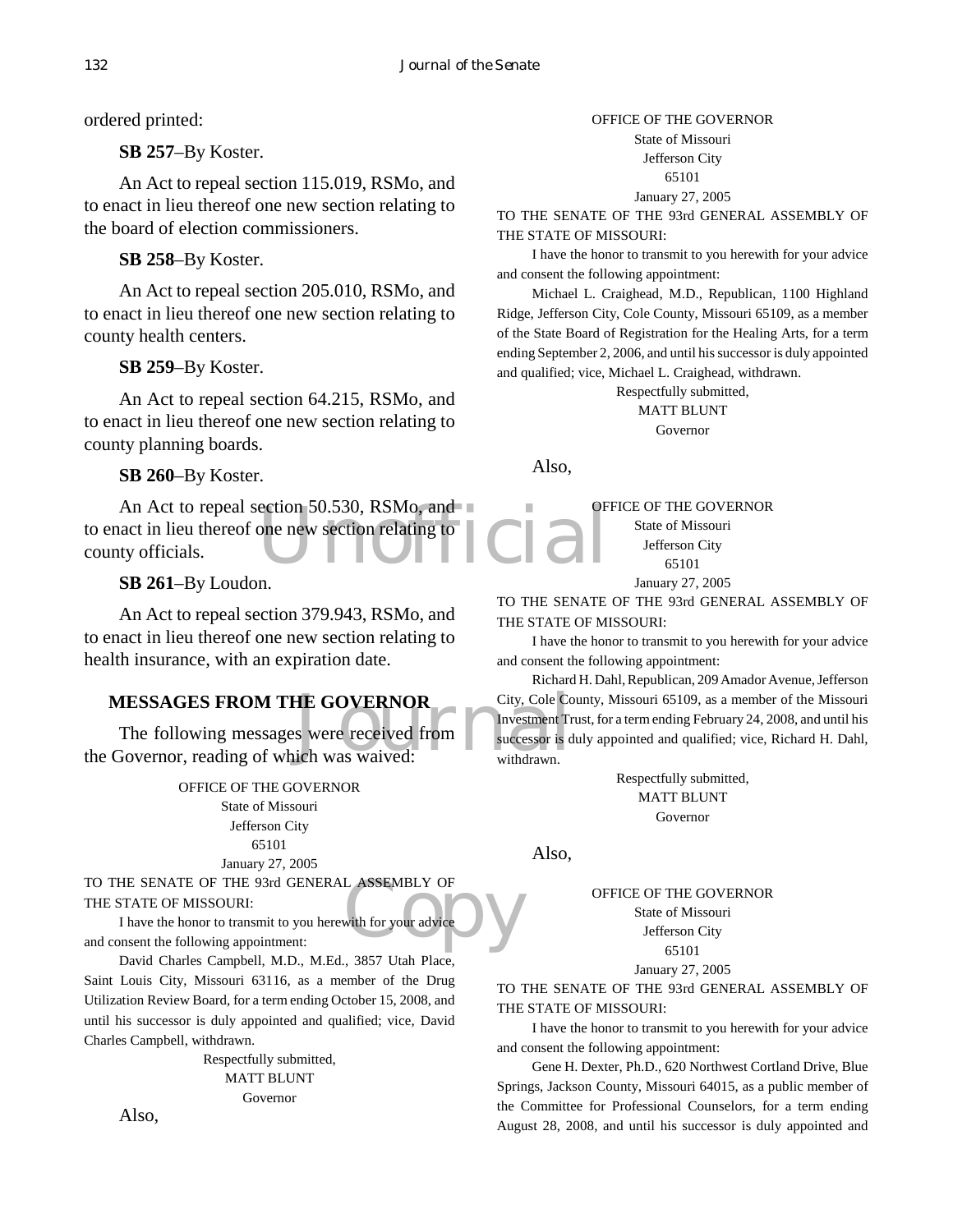#### qualified; vice, Gene H. Dexter, withdrawn. Respectfully submitted, MATT BLUNT Governor

#### Also,

#### OFFICE OF THE GOVERNOR State of Missouri Jefferson City 65101 January 27, 2005

TO THE SENATE OF THE 93rd GENERAL ASSEMBLY OF THE STATE OF MISSOURI:

I have the honor to transmit to you herewith for your advice and consent the following appointment:

Linda A. Engelmann, 805 Melrose Lane, Liberty, Clay County, Missouri 64068, as a member of the Missouri Board of Examiners for Hearing Instrument Specialists, for a term ending January 11, 2007, and until her successor is duly appointed and qualified; vice, Linda A. Engelmann, withdrawn.

> Respectfully submitted, MATT BLUNT Governor

Also,

2005<br>ENERAL ASSEMBLY OF Also, OFFICE OF THE GOVERNOR State of Missouri Jefferson City 65101 January 27, 2005

TO THE SENATE OF THE 93rd GENERAL ASSEMBLY OF THE STATE OF MISSOURI:

I have the honor to transmit to you herewith for your advice and consent the following appointment:

Phillip L. Gould, 102 Lake Forest, Saint Louis, Saint Louis County, Missouri 63117, as a member of the Seismic Safety Commission, for a term ending July 1, 2008, and until his successor is duly appointed and qualified; vice, Phillip L. Gould, withdrawn.

> Respectfully submitted, MATT BLUNT Governor

Also,

OFFICE OF THE GOVERNOR State of Missouri Jefferson City 65101 January 27, 2005

TO THE SENATE OF THE 93rd GENERAL ASSEMBLY OF THE STATE OF MISSOURI:

I have the honor to transmit to you herewith for your advice

and consent the following appointment:

John G. Harper, M.Ed., CRC, LPC, 2813 Burrwood Drive, Columbia, Boone County, Missouri 65203, as a member of the Missouri Planning Council on Developmental Disabilities, for a term ending June 30, 2006, and until his successor is duly appointed and qualified; vice, John G. Harper, withdrawn.

> Respectfully submitted, MATT BLUNT Governor

Also,

#### OFFICE OF THE GOVERNOR State of Missouri Jefferson City

65101

January 27, 2005

TO THE SENATE OF THE 93rd GENERAL ASSEMBLY OF THE STATE OF MISSOURI:

I have the honor to transmit to you herewith for your advice and consent the following appointment:

mann, withdrawn.<br>
I have the hon<br>
I RELUNT Glenda Kreme<br>
Vernor Creek, Osage County Glenda Kremer, County Road 403, Post Office Box 33, Loose Creek, Osage County, Missouri 65054, as a member of the Missouri Planning Council on Developmental Disabilities, for a term ending June 30, 2007, and until her successor is duly appointed and qualified; vice, Glenda Kremer, withdrawn.

Respectfully submitted,

MATT BLUNT Governor

OFFICE OF THE GOVERNOR

State of Missouri Jefferson City 65101

January 27, 2005

Copy THE TO THE SENATE OF THE 93rd GENERAL ASSEMBLY OF THE STATE OF MISSOURI:

I have the honor to transmit to you herewith for your advice and consent the following appointment:

J. Beto Lopez, Democrat, 5724 Northeast Quartz Drive, Lee's Summit, Jackson County, Missouri 64064, as a member of the Jackson County Sports Complex Authority, for a term ending July 15, 2007, and until his successor is duly appointed and qualified; vice, J. Beto Lopez, withdrawn.

> Respectfully submitted, MATT BLUNT Governor

Also,

Also,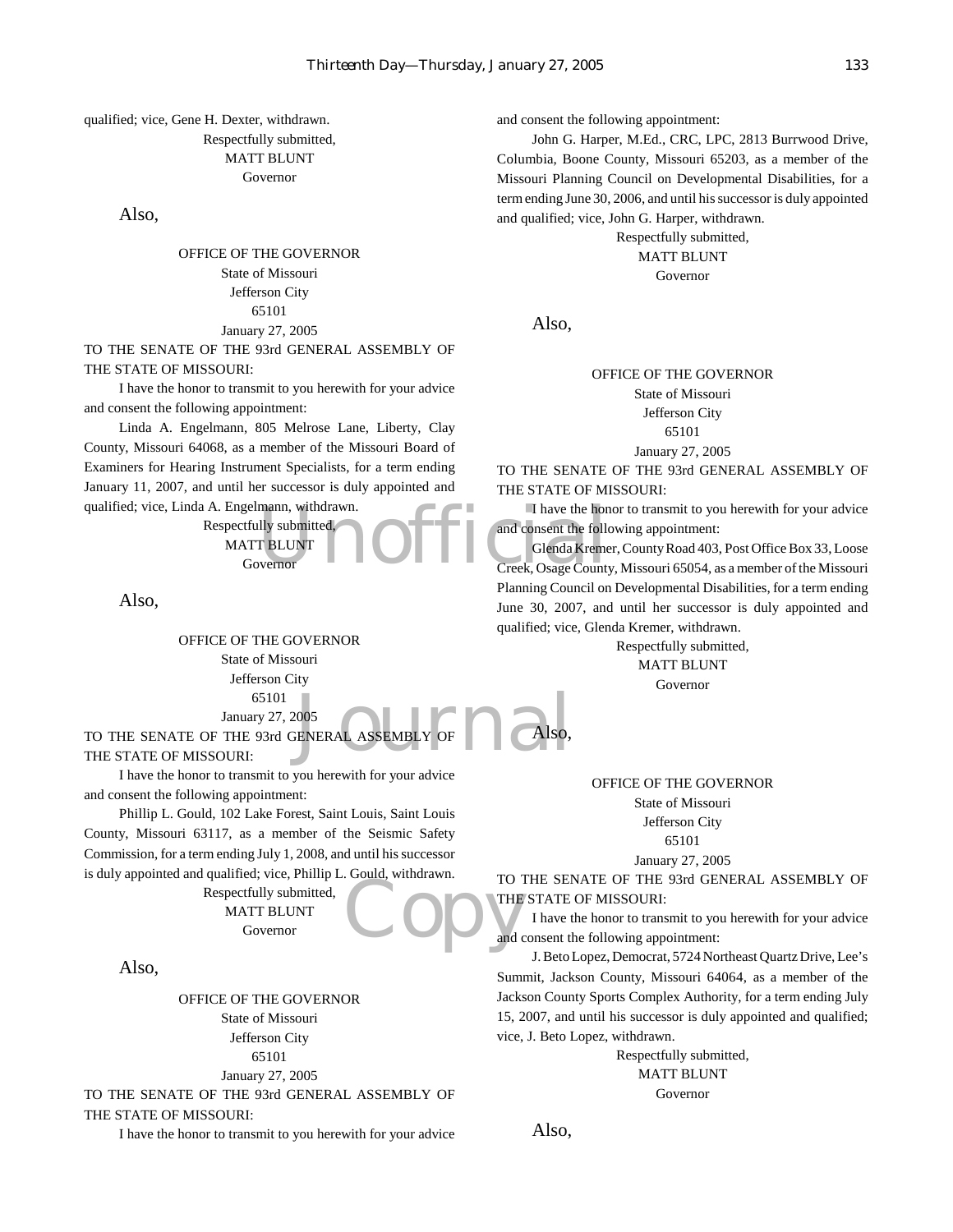#### OFFICE OF THE GOVERNOR State of Missouri Jefferson City 65101 January 27, 2005

TO THE SENATE OF THE 93rd GENERAL ASSEMBLY OF THE STATE OF MISSOURI:

I have the honor to transmit to you herewith for your advice and consent the following appointment:

Jeffrey A. Marlow, 1100 La Guille Court, Apartment B, Rolla, Phelps County, Missouri 65401, as a member of the Missouri Planning Council on Developmental Disabilities, for a term ending June 30, 2007, and until his successor is duly appointed and qualified; vice, Jeffrey A. Marlow, withdrawn.

> Respectfully submitted, MATT BLUNT Governor

Also,

THE GOVERNOR<br>
ISSOCITY TO CHANGE THE CONFIDENT CONTRACTOR CHANGE OFFICE OF THE GOVERNOR State of Missouri Jefferson City 65101

January 27, 2005

TO THE SENATE OF THE 93rd GENERAL ASSEMBLY OF THE STATE OF MISSOURI:

I have the honor to transmit to you herewith for your advice and consent the following appointment:

unty, Missouri 65687, as a and Local<br>mmission, for a term ending<br>cessor is duly appointed and SB 22<br>hdrawn. Nick L. Matherly, Republican, 12899 Highway DD, Post Office Box 310, Cabool, Texas County, Missouri 65687, as a member of the Land Reclamation Commission, for a term ending September 28, 2007, and until his successor is duly appointed and qualified; vice, Nick L. Matherly, withdrawn.

Respectfully submitted,

MATT BLUNT Governor

Also,

**Copy** OFFICE OF THE GOVERNOR State of Missouri Jefferson City 65101 January 27, 2005

TO THE SENATE OF THE 93rd GENERAL ASSEMBLY OF THE STATE OF MISSOURI:

I have the honor to transmit to you herewith for your advice and consent the following appointment:

Shelly R. Shetley, 310 Northeast 94th Street, Apartment 118, Kansas City, Jackson County, Missouri 64155, as a member of the Missouri Planning Council on Developmental Disabilities, for a term ending June 30, 2006, and until her successor is duly appointed

and qualified; vice, Shelly R. Shetley, withdrawn. Respectfully submitted, MATT BLUNT Governor

President Pro Tem Gibbons referred the above appointments to the Committee on Gubernatorial Appointments.

#### **SECOND READING OF SENATE BILLS**

The following Bills were read the 2nd time and referred to the Committees indicated:

**SB 214**—Aging, Families, Mental and Public Health.

**SB 215**—Financial and Governmental Organizations and Elections.

**SB 216**—Judiciary and Civil and Criminal Jurisprudence.

**SB 217**—Pensions, Veterans' Affairs and General Laws.

**SB 218**—Commerce, Energy and the Environment.

**SB 219**—Ways and Means.

**SB 220**—Economic Development, Tourism and Local Government.

**SB 221**—Transportation.

**SB 222**—Economic Development, Tourism and Local Government.

**SB 223**—Financial and Governmental Organizations and Elections.

**SB 224**—Ways and Means.

**SB 225**—Ways and Means.

**SB 226**—Aging, Families, Mental and Public Health.

**SB 227**—Transportation.

**SB 228**—Small Business, Insurance and Industrial Relations.

**SB 229**—Pensions, Veterans' Affairs and General Laws.

**SB 230**—Judiciary and Civil and Criminal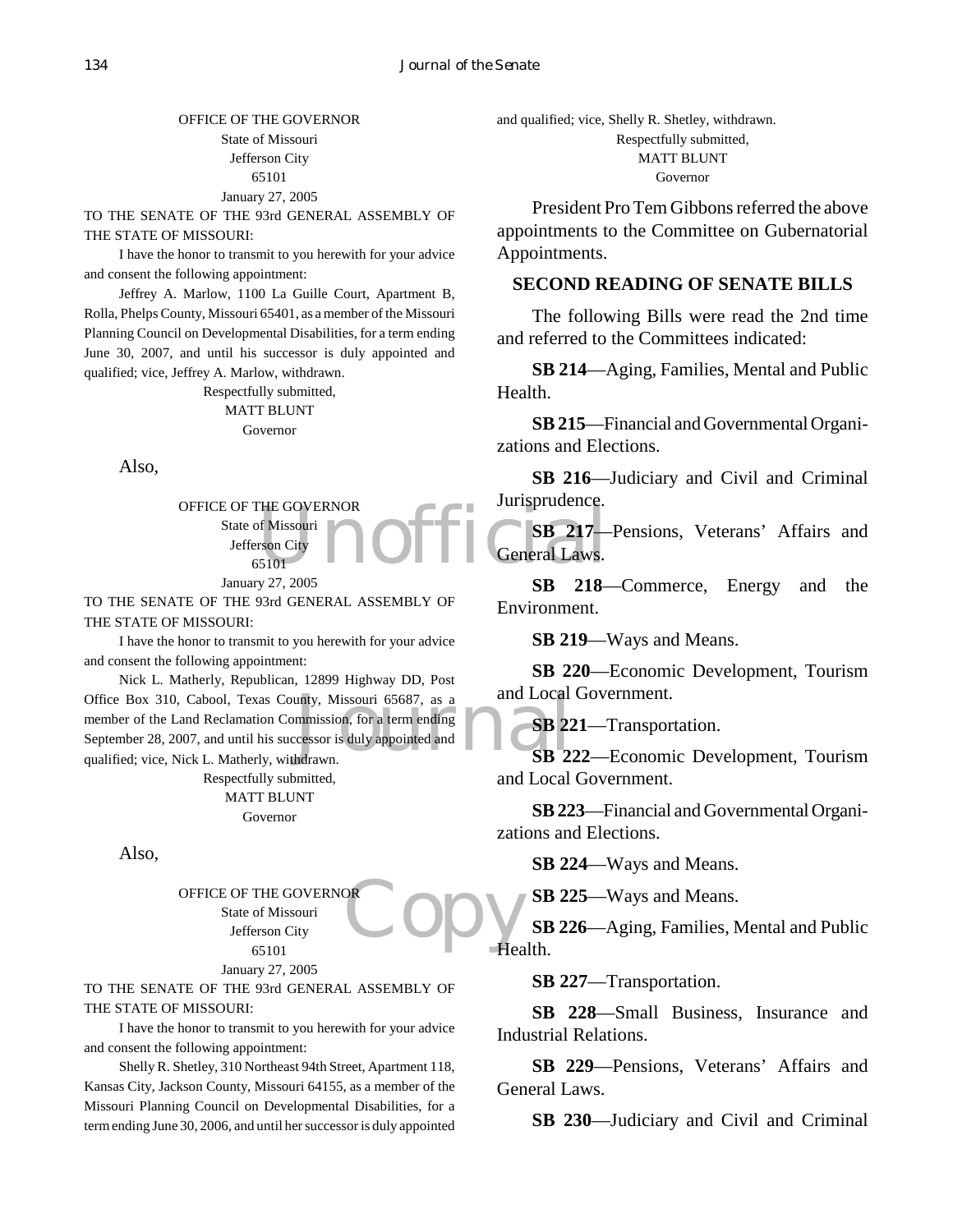Jurisprudence.

Senator Bartle offered a prayer for Marjorie Wheeler.

#### **RESOLUTIONS**

Senator Cauthorn offered Senate Resolution No. 151, regarding Ryan Wayne Glance, Hannibal, which was adopted.

Senator Cauthorn offered Senate Resolution No. 152, regarding Taylor Grey Epperson, Hannibal, which was adopted.

Senator Cauthorn offered Senate Resolution No. 153, regarding the Honorable Bruce McGuire, Louisiana, which was adopted.

#### **INTRODUCTIONS OF GUESTS**

Senator Engler introduced to the Senate, Marilyn Pinson, Ryann Summerford, and Andrea Oswell-Holmes, Jefferson County.

Senator Taylor introduced to the Senate, Dick Gass, Beverly Martin, and Frank Schoneboom, Branson.

Senator Nodler introduced to the Senate, Adjutant General King Sidwell, Missouri National Guard, Sikeston.

Senator Graham introduced to the Senate, the Physician of the Day, Dr. Bill Caldwell, M.D. and Dr. Rose Porter, M.D., Columbia.

On motion of Senator Shields, the Senate adjourned until 3:00 p.m., Monday, January 31, 2005.



### FOURTEENTH DAY–MONDAY, JANUARY 31, 2005  $\overline{\phantom{a}}$

FORMAL CALENDAR<br>SECOND READING OF SENATE BILLS FORMAL CALENDAR

SB 231-Crowell SB 232-Loudon, et al SB 233-Stouffer SB 234-Purgason SB 235-Wheeler SB 236-Klindt and Clemens SB 237-Klindt, et al SB 238-Gross SB 239-Scott SB 240-Scott SB 241-Scott SB 242-Scott SB 243-Scott SB 244-Scott

Copys SB 245-Scott and Nodler SB 246-Days SB 247-Dolan SB 248-Dolan SB 250-Dolan SB 251-Ridgeway, et al SB 252-Koster, et al SB 253-Koster SB 254-Engler SB 255-Dolan SB 256-Dolan SB 257-Koster SB 258-Koster SB 259-Koster